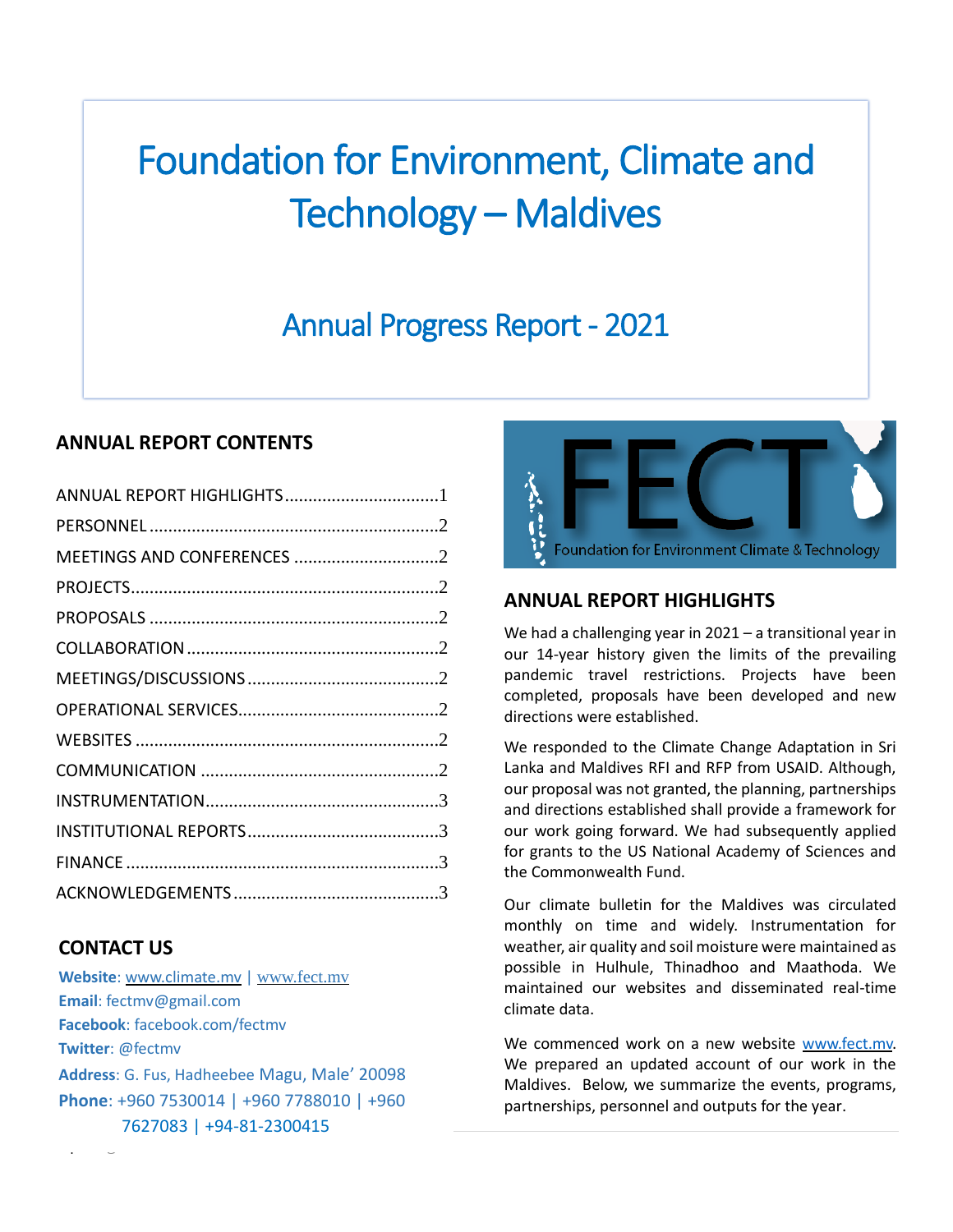# <span id="page-1-0"></span>**PERSONNEL**

The President of FECT-Maldives and the Director of Renewable Energy – Maldives Ms. Hudha Ahmed, The Vice President Dr. Lareef Zubair, Secretary Ms. Aishath Afaaf and the Treasurer Dr. Mizna Mohamed contributed to our work. Four staff members contributed in the operational work undertaken by FECT-Maldives during the year 2021. Our collaborators Dr. Shazla Mohamed (Dean, Maldives National University - MNU), Mr. Shifaz Mohamed (Principal at the G. Dh. Atoll Education Center), Mr. Shameem Adam (Head of the MNU Thinadhoo Campus) and Mohamed Aslam (Director – LaMer), made critical contributions this year.

# <span id="page-1-1"></span>**MEETINGS AND CONFERENCES**

Meetings and conferences proceeded through online remote means due to the existing endangerment of COVID epidemic. A meeting was held with the participation of the president and vice-president of FECT, along with other FECT staff members in Colombo in person.

Remote discussions were held on following days regarding our upcoming work in FECT. In addition, Prof. Joaquim Goes organized two meetings to talk over upcoming events of FECT.

- $\bullet$  19<sup>th</sup> December 2020
- $\bullet$  22<sup>nd</sup> December 2020
- $\bullet$  19<sup>th</sup> February 2021

#### <span id="page-1-2"></span>**PROJECTS**

We completed the project on STEM Education and Capacity Building in Southern Maldives, sponsored by PEER program of the National Academy of Sciences in collaboration with USAID.

# <span id="page-1-3"></span>**PROPOSALS**

We submitted and contributed to the following proposals:

- Proposal submitted on Climate Change Adaptation for Sri Lanka and Maldives, Columbia University. March 2021.
- Empowering communities in the Maldives with information to support improved local governance for climate resilience, Foundation for Environment, Climate & Technology Maldives, November 2021.
- The Pre-proposal, Characterizing and Mitigating COVID Impacts on STEM Education and Fisheries Operations in Remote, Far-Flung and Low Lying

Islands in the Maldives, Maldives National University, October 2021.

# <span id="page-1-4"></span>**COLLABORATION**

We had productive collaborations with Maldives National University, Renewable Energy Maldives, Gaafu Dhaalu Atoll Education Centre, Land and Marine Environment (LaMER).

#### <span id="page-1-5"></span>**MEETINGS/DISCUSSIONS**

 A meeting was held with the participation of the President and the Vice President of FECT along with Nipuni Alahakoon in Colombo.

#### **External Meetings**

- Several meetings were held for the Climate Change Adaptation programme.
- FECT staff involved with work in the Maldives participated and presented at online conferences in Sri Lanka, India and USA.

# <span id="page-1-6"></span>**OPERATIONAL SERVICES**

#### **Monthly Climate Bulletin**

We have been undertaking an operational monthly climate bulletin, since 2011. Twelve issues on climate and air pollution were released via email and social media and on our blogs a[t http://fectmv.blogspot.com/.](http://fectmv.blogspot.com/)

We maintained operational climate services in collaboration with the Maldivian Meteorological Services - generating content, disseminating regularly, responding to queries and enabling researchers both within and without were taken place.

Our website gave a running update on the current seasonal climate conditions. Data were being continuously obtained through our instruments and assimilated for climate analysis through the data library.

# <span id="page-1-7"></span>**WEBSITES**

#### **Websites:** <http://www.tropicalclimate.org/maldives/> & [www.climate.mv](http://www.climate.mv/)

Our website to promote STEM Education was active [\(http://stem.climate.mv](http://stem.climate.mv/) ). A new website of [http://www.fect.mv](http://www.fect.mv/) is in development**.**

# <span id="page-1-8"></span>**COMMUNICATION**

#### **Social Media and Outreach**

Following provides the number of postings and mailings shared on Facebook and Twitter and by Mailer.